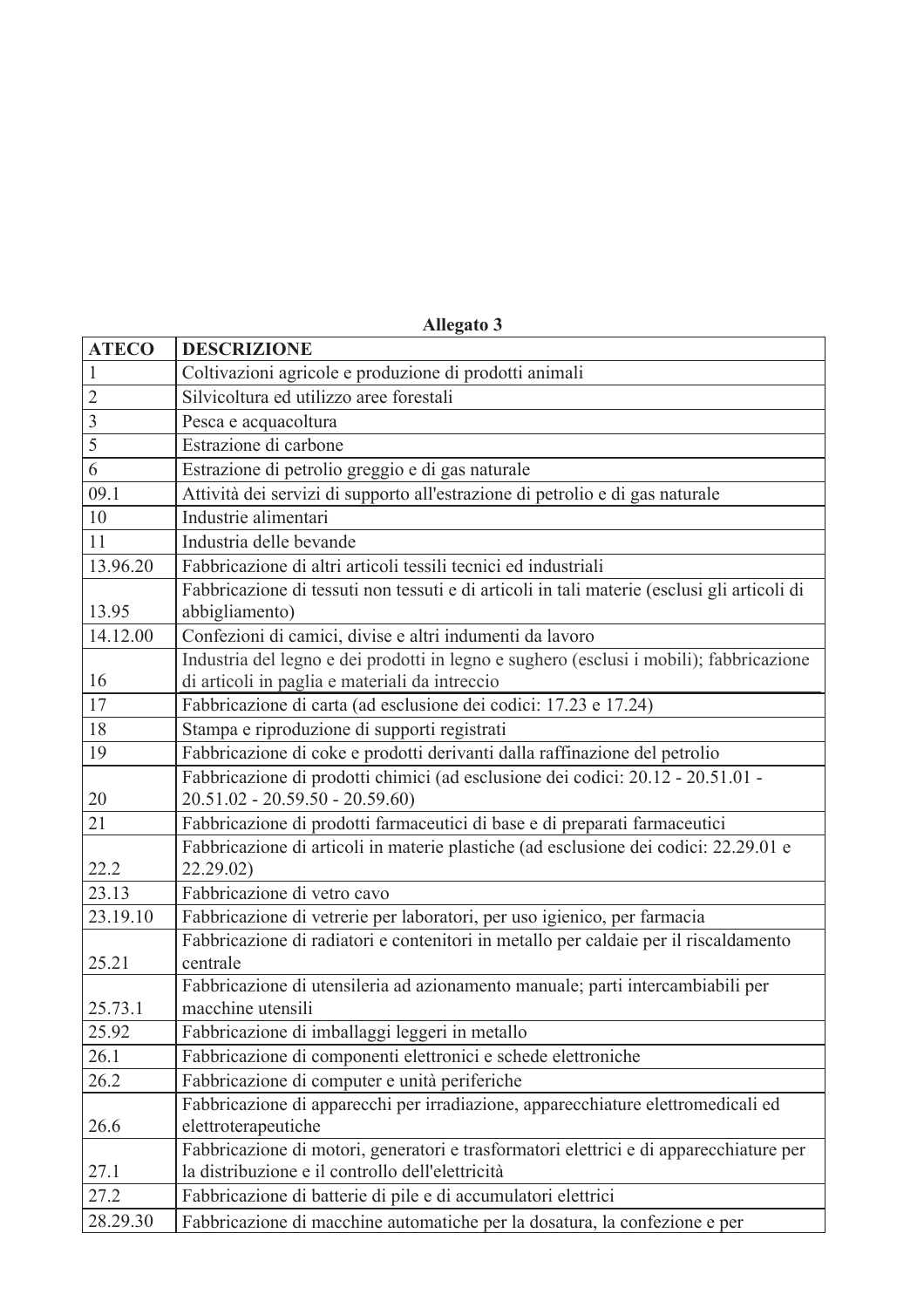|          | l'imballaggio                                                                                                                                                                                    |
|----------|--------------------------------------------------------------------------------------------------------------------------------------------------------------------------------------------------|
|          | Fabbricazione di macchine per l'industria della carta e del cartone (incluse parti e                                                                                                             |
| 28.95.00 | accessori)                                                                                                                                                                                       |
|          | Fabbricazione di macchine per l'industria delle materie plastiche e della gomma                                                                                                                  |
| 28.96    | (incluse parti e accessori)                                                                                                                                                                      |
| 32.50    | Fabbricazione di strumenti e forniture mediche e dentistiche                                                                                                                                     |
| 32.99.1  | Fabbricazione di attrezzature ed articoli di vestiario protettivi di sicurezza                                                                                                                   |
| 32.99.4  | Fabbricazione di casse funebri                                                                                                                                                                   |
| 33       | Riparazione e manutenzione installazione di macchine e apparecchiature (ad<br>esclusione dei seguenti codici: 33.11.01, 33.11.02, 33.11.03, 33.11.04, 33.11.05,<br>33.11.07, 33.11.09, 33.12.92) |
| 35       | Fornitura di energia elettrica, gas, vapore e aria condizionata                                                                                                                                  |
| 36       | Raccolta, trattamento e fornitura di acqua                                                                                                                                                       |
| 37       | Gestione delle reti fognarie                                                                                                                                                                     |
| 38       | Attività di raccolta, trattamento e smaltimento dei rifiuti; recupero dei materiali                                                                                                              |
| 39       | Attività di risanamento e altri servizi di gestione dei rifiuti                                                                                                                                  |
| 42       | Ingegneria civile (ad esclusione dei seguenti codici: 42.99.09 e 42.99.10)                                                                                                                       |
| 43.2     | Installazione di impianti elettrici, idraulici e altri lavori di costruzioni e installazioni                                                                                                     |
| 45.2     | Manutenzione e riparazione di autoveicoli                                                                                                                                                        |
| 45.3     | Commercio di parti e accessori di autoveicoli                                                                                                                                                    |
|          | Per la sola attività di manutenzione e riparazione di motocicli e commercio di                                                                                                                   |
| 45.4     | relative parti e accessori                                                                                                                                                                       |
| 46.2     | Commercio all'ingrosso di materie prime agricole e animali vivi                                                                                                                                  |
| 46.3     | Commercio all'ingrosso di prodotti alimentari, bevande e prodotti del tabacco                                                                                                                    |
| 46.46    | Commercio all'ingrosso di prodotti farmaceutici                                                                                                                                                  |
| 46.49.1  | Commercio all'ingrosso di carta, cartone e articoli di cartoleria                                                                                                                                |
| 46.49.2  | Commercio all'ingrosso di libri riviste e giornali                                                                                                                                               |
|          | Commercio all'ingrosso di macchinari, attrezzature, macchine, accessori, forniture                                                                                                               |
| 46.61    | agricole e utensili agricoli, inclusi i trattori                                                                                                                                                 |
| 46.69.91 | Commercio all'ingrosso di strumenti e attrezzature ad uso scientifico                                                                                                                            |
| 46.69.94 | Commercio all'ingrosso di articoli antincendio e infortunistici                                                                                                                                  |
|          | Commercio all'ingrosso di prodotti petroliferi e lubrificanti per autotrazione, di                                                                                                               |
| 46.71    | combustibili per riscaldamento                                                                                                                                                                   |
| 46.75.01 | Commercio all'ingrosso di fertilizzanti e di altri prodotti chimici per l'agricoltura                                                                                                            |
| 49       | Trasporto terrestre e trasporto mediante condotte                                                                                                                                                |
| 50       | Trasporto marittimo e per vie d'acqua                                                                                                                                                            |
| 51       | Trasporto aereo                                                                                                                                                                                  |
| 52       | Magazzinaggio e attività di supporto ai trasporti                                                                                                                                                |
| 53       | Servizi postali e attività di corriere                                                                                                                                                           |
| 55.1     | Alberghi e strutture simili                                                                                                                                                                      |